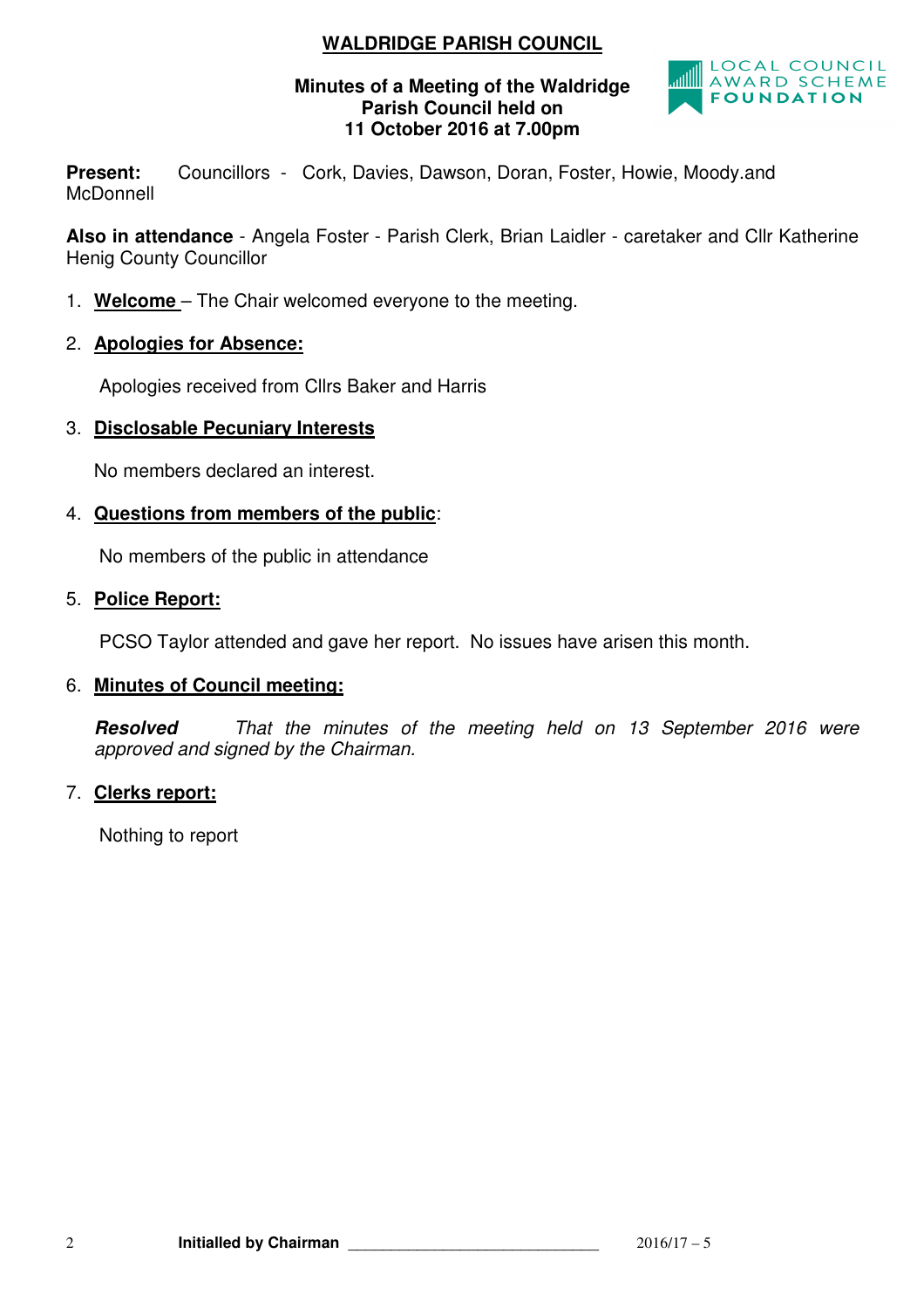# 9. **Parish Matters and on-going items**

#### a) **Planning applications received**

| DM/16/02942/FPA 10 Long Burn Drive | Two storey rear extension |
|------------------------------------|---------------------------|
| Chester-le-Street                  |                           |
| DH2 2XE                            |                           |

**Resolved:** To recommend approval

- b) **To consider any planning applications received after the agenda was published.** 
	- No applications received
- c) **County Councillors report** Cllr Henig submitted her report covering:

**Road safety** - Street lighting / National Road Safety week

**Local environment** - Fell interpretation project

**Other** - Car parking scheme / Birch View playground / Road resurfacing

**Resolved:** Report noted

d) **Photo competition** - All entries were displayed. The winners were chosen

**Resolved:** It was agreed to give two prizes both of £25 and get both onto canvas

e) **Grants -** All applications were considered

**Resolved:** It was agreed to award £400 for school coats and £100 neighbourhood watch

f) **Citizen of the year** - No nominations were received from public. A local resident and his wife were nominated by Cllr Doran for services they do within their community

**Resolved:** It was agreed to give £25 and invite to award evening.

- g) **Halloween night**  All final arrangements were discussed and agreed
- h) **Conclusion of Audit** The Clerk confirmed that the external audit had been completed and an unqualified audit opinion had been given

**Resolved:** The Clerk should complete the Notice of Conclusion of Audit for the year ended 31 March 2016

i) **Tree in parish garden** - A cost of £50 was quoted to prune tree

**Resolved:** It was agreed to get pruned

#### j) **Fitness equipment / Millennium Green / goal posts / fun hoop monthly inspections –**

**Resolved:** Report noted, no issues raised.

2 **Initialled by Chairman** \_\_\_\_\_\_\_\_\_\_\_\_\_\_\_\_\_\_\_\_\_\_\_\_\_\_\_\_\_ 2016/17 – 5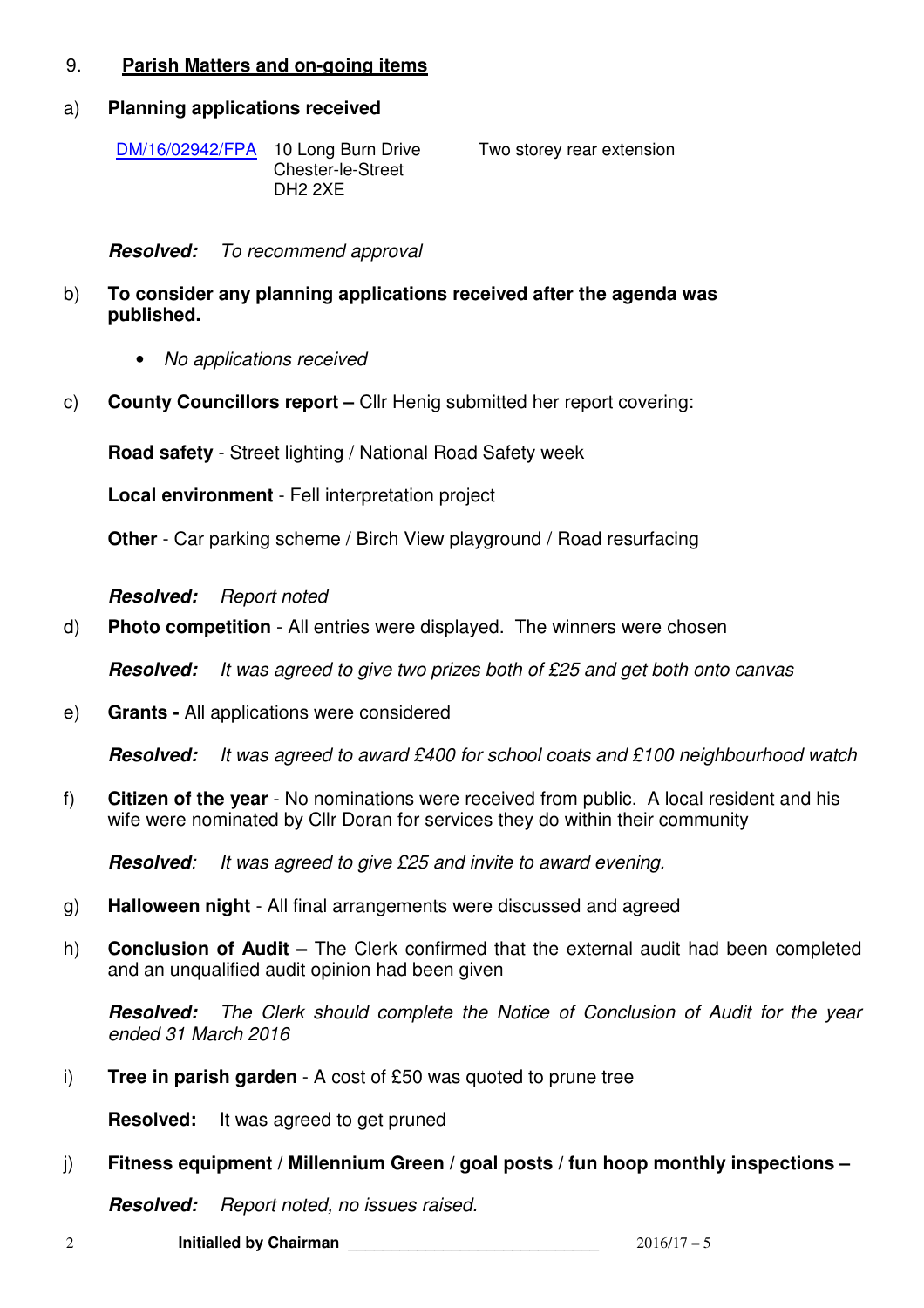- k) **Cars parked on hammerhead** Durham County Council have agreed to help. The Clerk to contact to made sure they are sending letters to the owners first.
- l) **Accounts** The Clerk distributed the accounts for approval

**Resolved** The members approved the accounts and Cllr Moody signed the bank statement, bank reconciliation, budget and petty cash

m) **Draft budget** - The Clerk distributed the draft budget for discussion

**Resolved:** Final version to be brought to the November meeting in readiness for precept setting

n) **Action plan** - Quarterly action plan was discussed

**Resolved:** All updates agreed

- o) **Timetable of events** CDALC forthcoming events (if any)
	- No training planned
- p) **Policy review**  (if any to be reviewed/adopted)
	- No updates available

#### q) **Correspondence received**

- 1. Further correspondence from police re sponsoring police car £1,500 towards this. If agreed to be placed on budget for next year
- 2. CDALC AGM on 22 October at County Hall 2 members invited
- 3. Letter of thanks received from resident who enjoyed funday

# **Resolved:**

- 1. It was agreed to place on budget, but if not required then will be vired to other budget headings
- 2. No members to attend
- 3. Letter noted
- r) **Correspondence received after agenda published** (to note only)
	- Nothing received
- s) **Award evening**  All final arrangements were discussed and agreed
- t) **Safe use of ladders** Brian read and signed papers agreeing to conditions stated. Cost of ladders sought

**Resolved:** It was agreed to purchase ladders at a cost of £100

#### u) **Waldridge in Bloom working group update –**

• Cllr Cork gave an update. He noted that he does not intend to apply to Northumbria in Bloom next year.